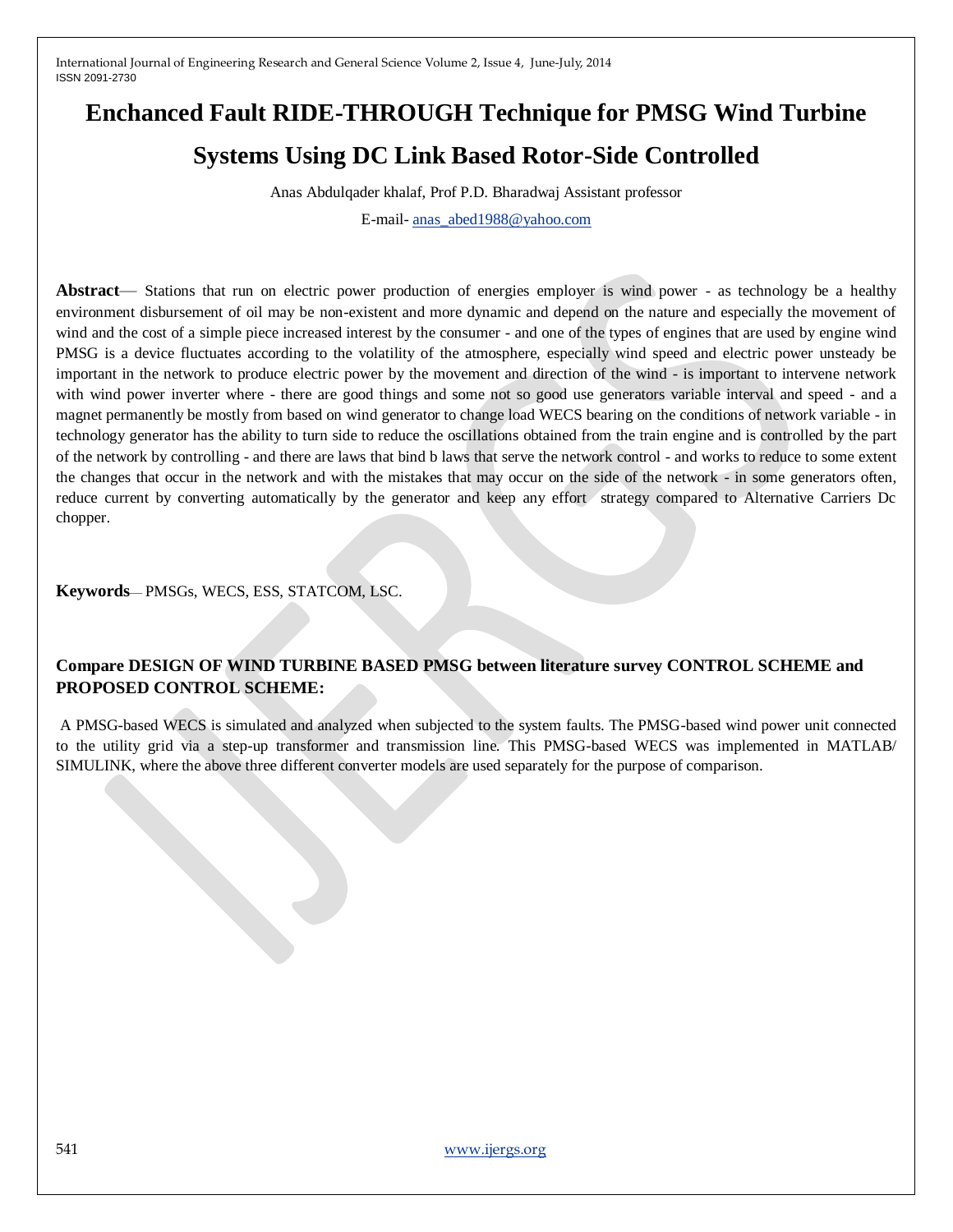#### **Design of the Unified Power Control for the MW Class PMSG-Based WECS IN MATLAB**



## Fig. 1: PMSG BASED WECS WITH DC CHOPPER.Fig.2: PMSG BASED WECS WITH OUT DC CHOPPER

We have different between the CONVENTIONAL CONTROL SCHEME and PROPOSED CONTROL SCHEME in block diagram (RSC)and(GSC) in fig3 .fig4 .fig5 fig6



Fig3/the system RSC in proposed control schemeFig4/ the system RSC literature survey control scheme



Fig5/the system GSC in proposed control schemeFig6/the system GSC literature survey control scheme

542 [www.ijergs.org](http://www.ijergs.org/)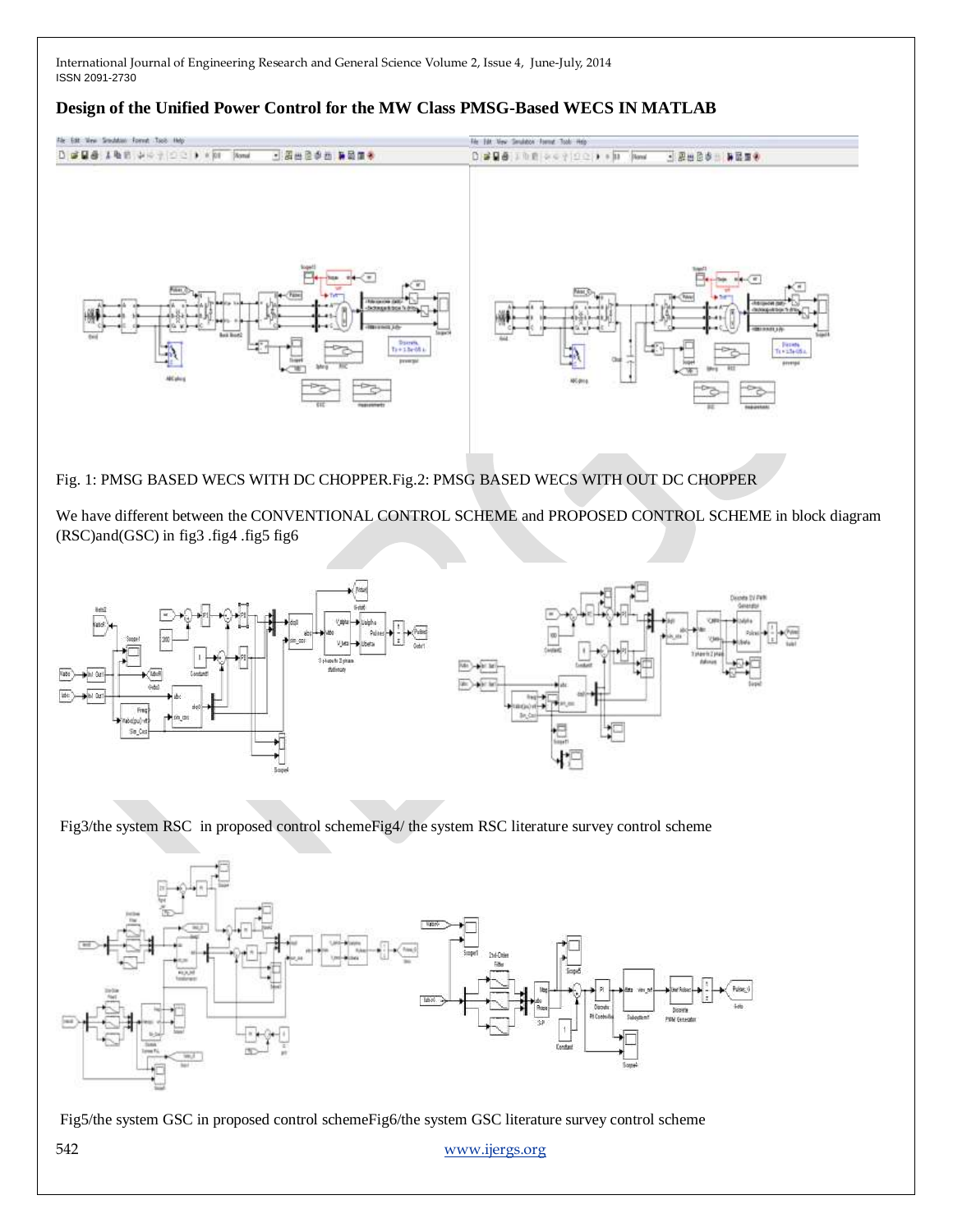# **SIMULATION RESULTS WITH PROPOSED AND LITERATURE SURVEY**

1)Operation With Unsymmetrical Grid Faults

A)With literature survey without Dc chopper and proposed technique with chopper –AG:



for literature survey control scheme system for AG fault proposed system with chopper for un symmetrical fault AG



Fig.9: DC link voltage for literature survey control schemeFig10:DC link voltage for proposed system with without dc chopper system for AG faultchopper for un symmetrical fault AG

543 [www.ijergs.org](http://www.ijergs.org/)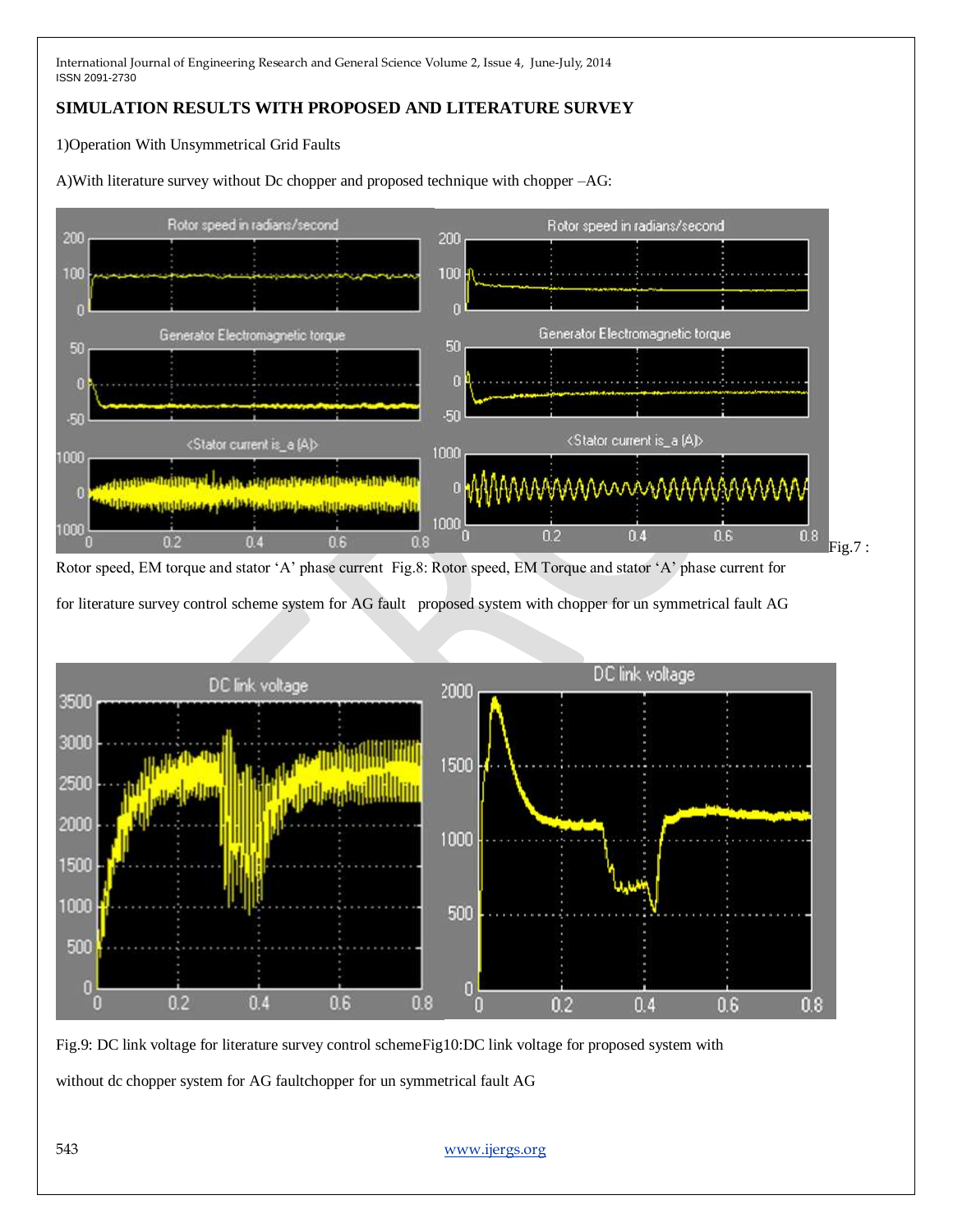

 Fig.11: stator voltage and current for literature surveyFig.12: Grid voltage and current for proposed system Without dc copper control scheme system for AG faultwith chopper for un symmetrical fault AG

## B)With literature survey without dc chopper and proposed technique with chopper –abg fault



Fig.14: Rotor speed, EM torque and stator 'A' phase currentFig.15: Rotor speed, EM Torque and stator 'A' phase current for literature survey without dc chopper control scheme system for proposed system with chopper for

for ABG fault and the symmetrical fault ABG fault ABG symmetrical fault ABG symmetrical fault ABG

544 [www.ijergs.org](http://www.ijergs.org/)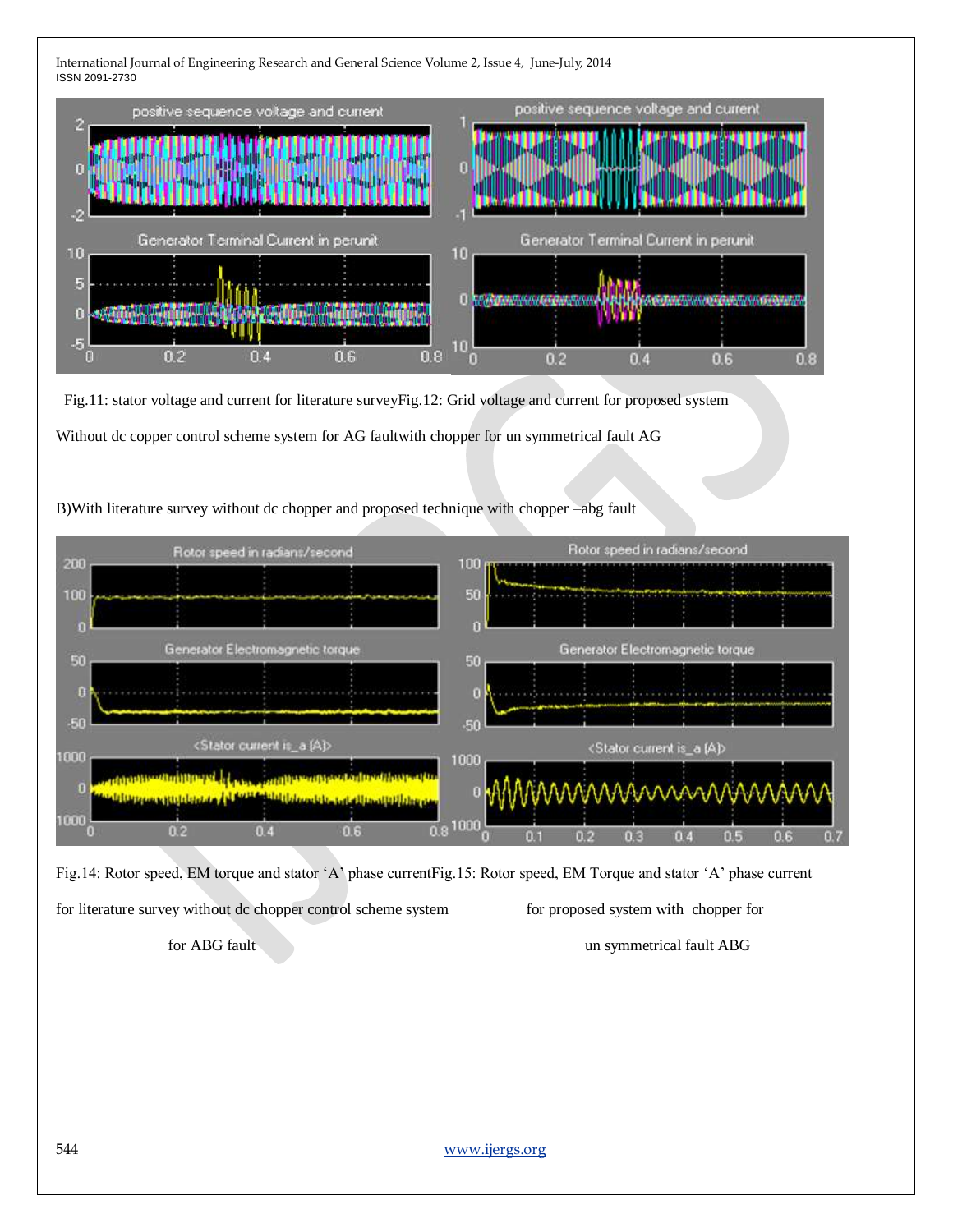

Fig16: DC link voltage for literature survey Fig17: dc link voltage across capacitor for proposed system with dc control scheme system for ABG fault chopper for un symmetrical fault ABG



Fig.18 stator voltage and current for literature Fig.19 Grid voltage and current for proposed system

survey control scheme system for ABG faultwith chopper for un symmetrical fault ABG.

2) Operation With Symmetrical Grid Faults: With literature survey without dc copper and proposed with dc chopper technique



Fig.20: Rotor speed, EM Torque and stator 'A'Fig.21: Rotor speed, EM torque and stator 'A' phase current for literature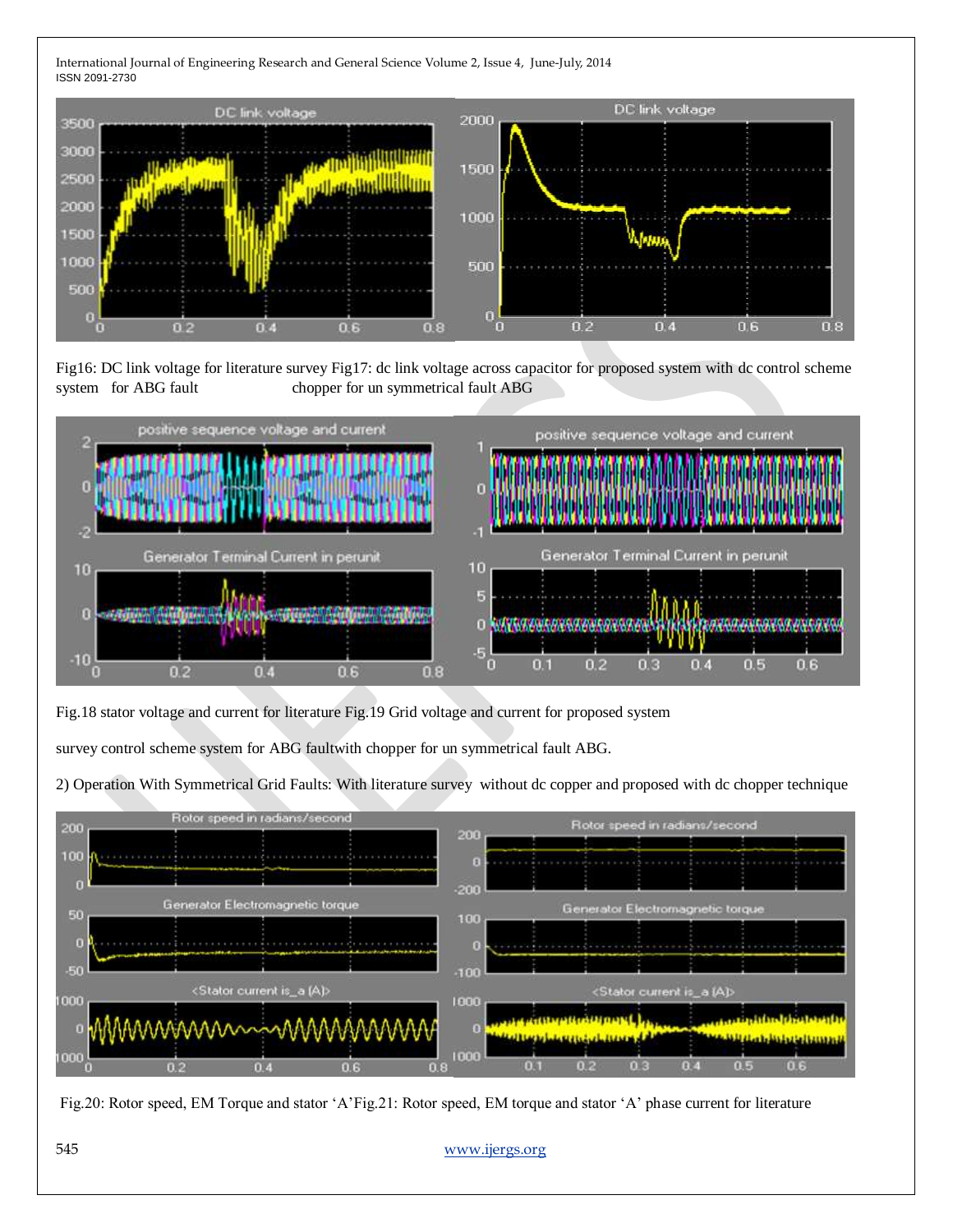phase current for proposed system with choppersurvey without dc chopper control scheme system for ABCG fault

It can be observed that speed and torque oscillations were high without chopper compared to with chopper and stator current drops to nearly zero value.



Fig.22: DC link voltage for proposed system without chopperFig.23: DC link voltage for literature survey without dc chopper

symmetrical fault.control scheme system for ABCG fault

The DC link voltage at capacitor also decreases from 1000V to zero without chopper and voltage decreases from 1000V to 400Volts. Hence voltage can be maintained much better with chopper circuit. It can also be verified that voltage and current at generator terminals decreases from unity pu to zero value without chopper and is maintained at 0.1pu with chopper.



546 [www.ijergs.org](http://www.ijergs.org/) Fig.24: Grid voltage and current for proposed system Fig.25 stator voltage and current for literature survey control scheme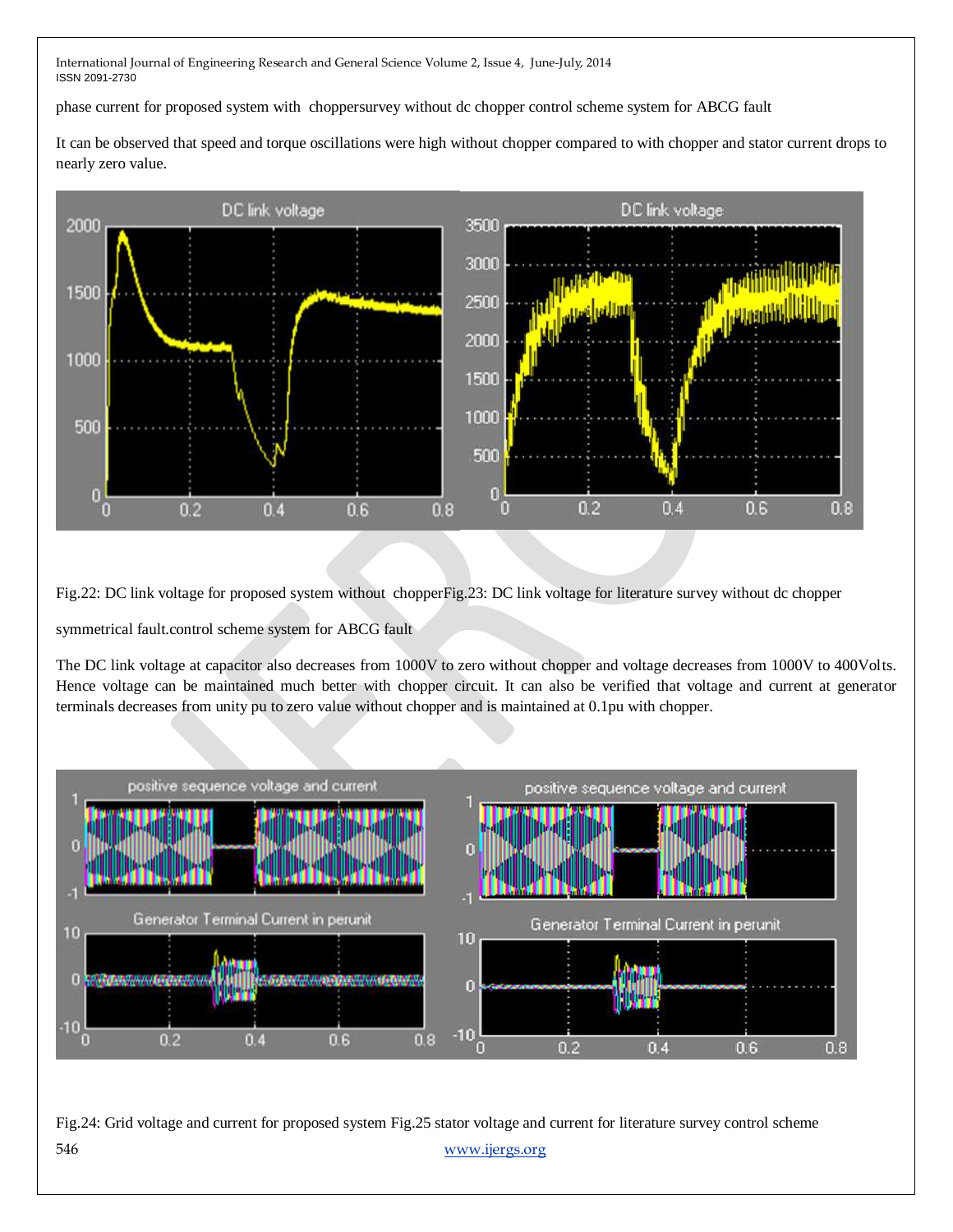with dc chopper for symmetrical faultsystem for ABCG fault

#### **ACKNOWLEDGMENT**

I am very grateful to my institutes, BharatiVidyapeeth Deemed University College of Engineering Pune and my guideProf. P.D.BharadwajAssistant professor,other faculty and associates of electrical engineering department who are directly or indirectly helped me for this work. This work is done by research scholar department of Electrical Engineering BharatiVidyapeeth Deemed University College of engineering pune.

# **CONCLUSION**

Speed of energy is the main reason why WECS preclude the ability and improve the balance - this system may be based on a maximum limit on the devices Power - systems sometimes need a technique developed that meet the needs of wattage - PMSG based WECS is strategy be working on the basis of the generator are correct and be control by organizing force in the side of the network and the changes that occur in the engine part may cause increased problems on thrusting, which does not accept the basic idea - and control on the part of the birth of the b damping and collects rings extra accuracy on the part of the network and gives speed and more accurate when error occurs in the network-Dc chopper is controlled and change is necessary strategy required that cause changes (distortions) and works to reduce when the error occurs - it is important for engineering designs to be simple implementation and be responsive any variable occurs on the part of the generator and the link voltage may cause volatility must strategy useful for some kind of change and about the best piece to be requested operation used when the error occurs

#### **REFERENCES:**

[1] M. CHINCHILLA, S. ARNALTES, AND J. C. BURGOS, "CONTROL OF PERMANENT-MAGNET GENERATORS APPLIED TO VARIABLE-SPEED WIND-ENERGY SYSTEMS CON-NECTED TO THE GRID, "IEEE TRANS. ENERGY CONVERS., VOL. 21, NO. 1, PP. 130–

135, MAR. 2006.

[2] H. POLINDER, F. F. A VAN DER PIJL, AND P. TAVNER, "COMPARISON OF DIRECT-DRIVEAND GEARED GENERATOR CONCEPTS FOR WIND TURBINES," IEEE TRANS. ENERGYCONVERS., VOL. 21, NO. 3, PP. 543-550, SEP. 2006.

[3] F. IOV, A. D. HANSEN, P. SØRENSEN, AND N. A. CUTULULIS, "MAPPING OF GRIDFAULTS AND GRID CODES," RISØ NAT. LAB., TECH. UNIV. DENMARK, ROSKILDE,DENMARK, TECH. REP. RISØ-R-1617(EN), JUL. 2007.

[4] C. SANITER AND J. JANNING, "TEST BENCH FOR GRID CODE SIMULATIONS FOR MULTI-MW WIND TURBINES, DESIGN AND CONTROL,‖IEEE TRANS. POWER ELECTRON.,VOL. 23, NO. 4, PP. 1707–1715, JUL. 2008.

[5] J.-H. JEON, S.-K.KIM, C.-H.CHO, J.-B.AHN, AND E.-S. KIM, "DEVELOPMENTOF SIMULATOR SYSTEM FOR MICRO-GRIDS WITH RENEWABLE ENERGY SOURCES," J.ELECTR. ENG. TECHNOL., VOL. 1, NO. 4, PP. 409–413, FEB. 2006.

[6] R. POLLIN, H. G. PELTIER, AND H. SCHARBER, "GREEN RECOVERY: A NEWPROGRAM TO CREATE GOOD JOBS AND START BUILDING A LOW-CARBON ECONOMY,"CENTER FOR AMERICAN PROGRESS, WASHINGTON, DC, SEP. 2008.

AVAILABLE:HTTP://WWW.PERI.UMASS.EDU/FILEADMIN/PDF/OTHER\_PUBLICATION\_TYPES/GREEN\_ECONOMICS/PERI\_REPORT.PDF.

[7] F. K. A. LIMA, A. LUNA, P. RODRIGUEZ, E. H. WATANABE, AND F. BLAABJERG, "ROTOR VOLTAGE DYNAMICS IN THE DOUBLY FED INDUCTION GENERATOR DURING GRIDFAULTS,‖ IEEE TRANS. POWER ELECTRON., VOL. 25, NO. 1, PP. 118–130, JAN.2010.

[8] L. G. MEEGAHAPOLA, T. LITTLER, AND D. FLYNN, "DECOUPLED-DFIG FAULT RIDE-THROUGH STRATEGY FOR ENHANCED STABILITY PERFORMANCE DURING GRID FAULTS, "IEEE TRANS. SUSTAINABLE ENERGY, NO. 3, PP. 152-162, OCT. 2010.

[9] Q. SONG AND W. LIU, "CONTROL OF A CASCADE STATCOM WITH STAR CON-FIGURATION UNDER UNBALANCED CONDITIONS," IEEE TRANS. POWER ELECTRON.,VOL. 24, NO. 1, PP. 45–58, JAN. 2009.

[10] W. H. ZHANG, S.-J.LEE, AND M.-S. CHOI, "SETTING CONSIDERATIONS OF DISTANCERELAY FOR TRANSMISSION LINE WITH STATCOM," J. ELECTR. ENG. TECHNOL., VOL. 5, NO. 4, PP. 522-529, JUL. 2010.

[11] H. M. PIROUZY AND M. T. BINA, "MODULAR MULTILEVEL CONVERTER BASED STAT-COM TOPOLOGY SUITABLE FOR MEDIUM-VOLTAGE UNBALANCED SYSTEMS,‖ J.POWER ELECTRON., VOL. 10, NO. 5, PP. 572–578, SEP. 2010.

[12] G. BRANDO, A. COCCIA, AND R. RIZZO, "CONTROL METHOD OF A BRAKING CHOPPERTO REDUCE VOLTAGE UNBALANCE IN A 3-LEVEL CHOPPER," INPROC. IEEE INT. CONF. IND. TECHNOL., 2004, VOL. 2, PP. 975–978.

[13] J. F. CONROY AND R. WATSON, "LOW-VOLTAGE RIDE-THROUGH OF A FULL CONVERTERWIND TURBINE WITH PERMANENT MAGNET GENERATOR, "IET RENEWABLE POWER. GENERATION, VOL. 1, NO. 3, PP. 182-189, SEP. 2007.

[14] W. LI, C. ABBEY, AND G. JOOS, "CONTROL AND PERFORMANCE OF WIND TURBINEGENERATORS BASED ON PERMANENT MAGNET SYNCHRONOUS MACHINES FEEDING ADIODE RECTIFIER," INPROC. IEEE POWER ELECTRON. SPEC. CONF., JUN., 2006,PP. 1-6.

[15] B. SINGH, R. SAHA, A. CHANDRA, AND K. AL-HADDAD, ―STATIC SYNCHRONOUSCOMPENSATORS (STATCOM): A REVIEW,"IETPOWER ELECTRON., VOL. 2, NO. 4, PP. 297-324, 2009.

[16] A. D. HANSEN AND G. MICHALKE, "MULTI-POLE PERMANENT MAGNET SYN-CHRONOUS GENERATOR WIND TURBINES' GRID SUPPORT CAPABILITY IN UNINTERRUPTEDOPERATION DURING GRID FAULTS," IET RENEWABLE POWER GENERATION, VOL.3, NO. 3, PP. 333–348, 2009.

[17] X. YUAN, F. WANG, D. BOROYEVICH, Y. LI, AND R. BURGOS, "DC-LINK VOLTAGECONTROL OF A FULL POWER CONVERTER FOR